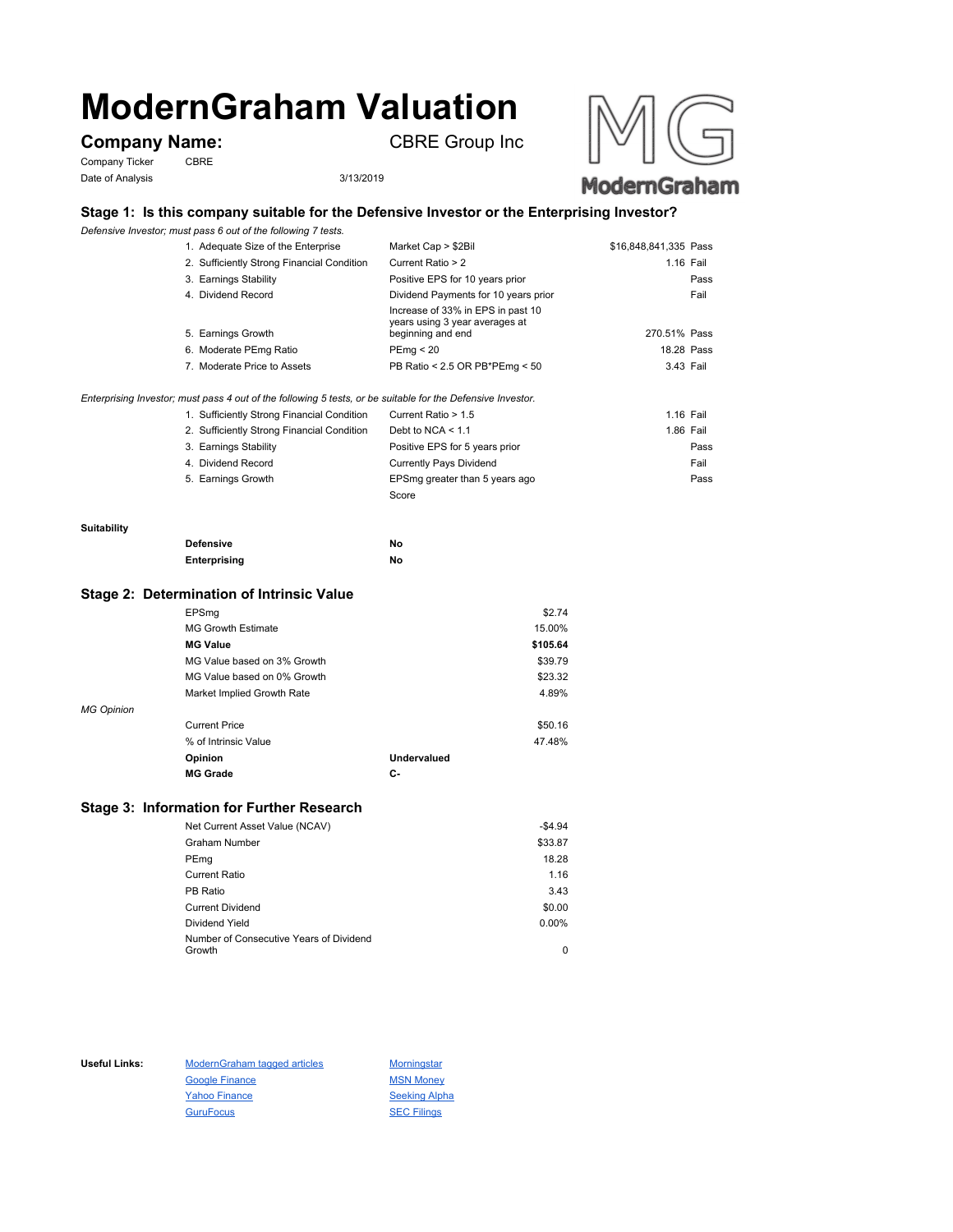| <b>EPS History</b> |          | <b>EPSmg History</b>                 |                  |
|--------------------|----------|--------------------------------------|------------------|
| Next Fiscal Year   |          |                                      |                  |
| Estimate           |          | \$3.52 Next Fiscal Year Estimate     | \$2.74           |
| Dec2018            | \$3.10   | Dec2018                              | \$2.23           |
| Dec2017            | \$2.05   | Dec2017                              | \$1.72           |
| Dec2016            | \$1.69   | Dec2016                              | \$1.48           |
| Dec2015            | \$1.63   | Dec2015                              | \$1.30           |
| Dec2014            | \$1.45   | Dec2014                              | \$1.07           |
| Dec2013            | \$0.95   | Dec2013                              | \$0.82           |
| Dec2012            | \$0.97   | Dec2012                              | \$0.34           |
| Dec2011            | \$0.74   | Dec2011                              | $-$0.09$         |
| Dec2010            | \$0.63   | Dec2010                              | $-$0.41$         |
| Dec2009            | \$0.12   | Dec2009                              | $-$0.67$         |
| Dec2008            | $-$4.81$ | Dec2008                              | $-$0.74$         |
| Dec2007            | \$1.66   | Dec2007                              | \$1.13           |
| Dec2006            | \$1.35   | Dec2006                              | \$0.74           |
| Dec2005            | \$0.95   | Dec2005                              | \$0.42           |
| Dec2004            | \$0.30   | Dec2004                              | \$0.17           |
| Dec2003            | $-$0.23$ | Dec2003                              | \$0.11           |
| Dec2002            |          | \$0.15 Balance Sheet Information     | 12/1/2018        |
| Dec2001            |          | \$0.73 Total Current Assets          | \$6,754,210,000  |
| Dec2000            |          | \$0.00 Total Current Liabilities     | \$5,803,380,000  |
| Dec1999            |          | \$0.00 Long-Term Debt                | \$1,767,260,000  |
|                    |          | <b>Total Assets</b>                  | \$13,456,793,000 |
|                    |          | Intangible Assets                    | \$5,093,617,000  |
|                    |          | <b>Total Liabilities</b>             | \$8,446,891,000  |
|                    |          | Shares Outstanding (Diluted Average) | 342,689,000      |